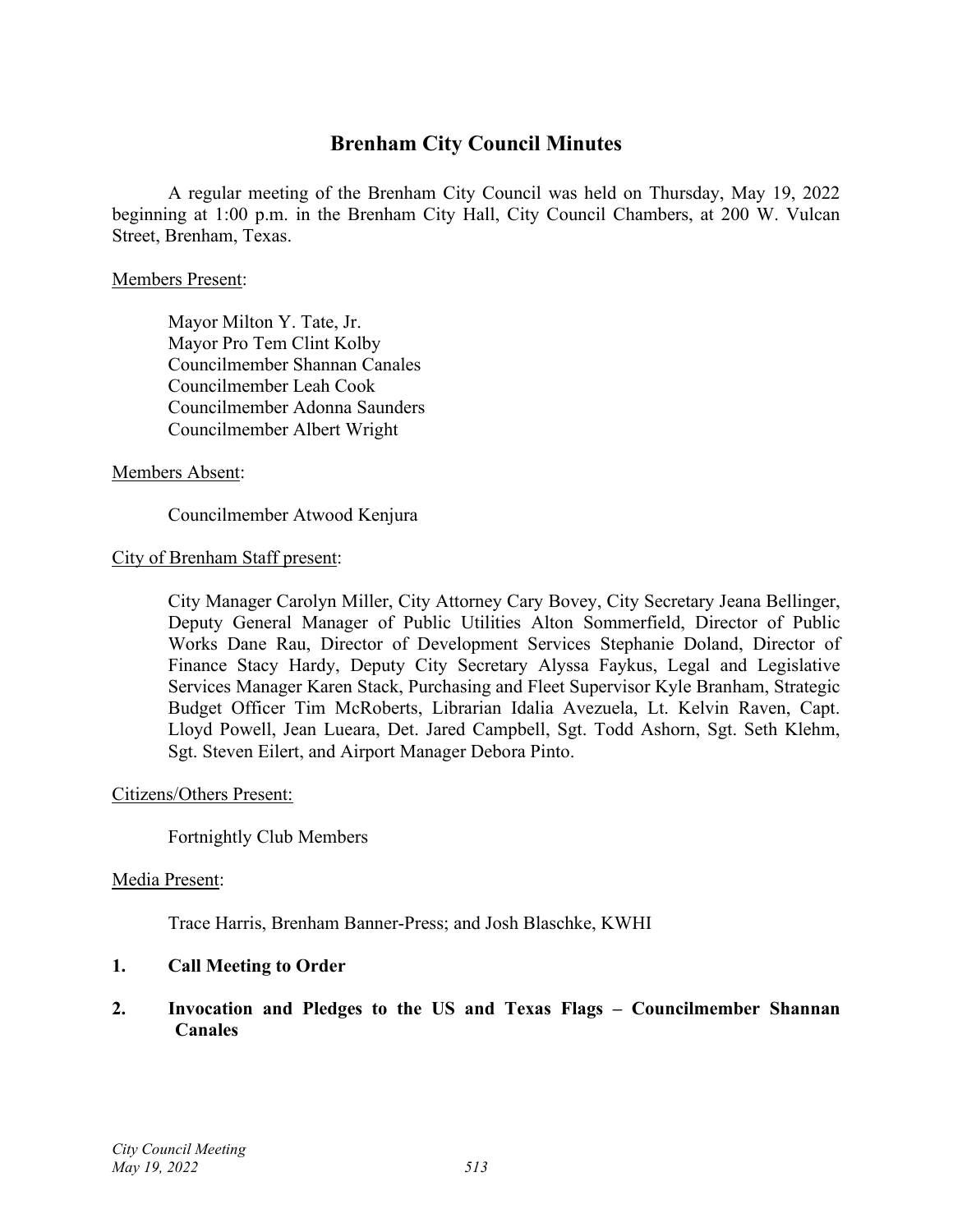- **3. Proclamations**
	- **National Peace Officers Memorial Week**
- **4. Special Recognitions**
	- **Chief's Commendation – Officer Lawrence Garnett**

#### **5. Citizens Comments**

No comments received

#### **CONSENT AGENDA**

- **6. Statutory Consent Agenda**
	- **6-a. Approve the Minutes from the May 5, 2022 Special Meeting and May 5, 2022 Regular Meeting**
	- **6-b. Approve Ordinance No. O-22-009 on Its Second Reading Amending Chapter 2, Administration, of the Code of Ordinances of the City of Brenham, Texas by Repealing Article VII, Library Advisory Board, and Providing for a New Article VII, Reserves for Future Amendments to Chapter 2, Administration**
	- **6-c. Approve the Termination of a Contract Between the City of Brenham and Waller County Asphalt Related to Bid No. 19-005 for Type "D" Hot Mix Asphalt and Authorize the Mayor to Execute Any Necessary Documentation**
	- **6-d. Approve a Noise Variance from Brazos Valley Brewing Company for Live Outdoor Music at 206 S. Jackson Street, for Various Dates and Hours Between May 20, 2022 and June 5, 2022**
	- **6-e. Approve a Noise Variance for the City of Brenham for Pop-Up Play Day to be Held on May 21, 2022 at Jackson Street Park from 8:30 A.M. to 12 P.M.**
	- **6-f. Approve a Noise Variance for The Republican Club of Washington County for a Candidate Forum to be Held on June 2, 2022 at Fireman's Park Pavilion from 2 P.M. to 10 P.M.**

A motion was made by Councilmember Wright and seconded by Councilmember Saunders to approve the Statutory Consent Agenda Items 6.a. thru 6.f. as presented.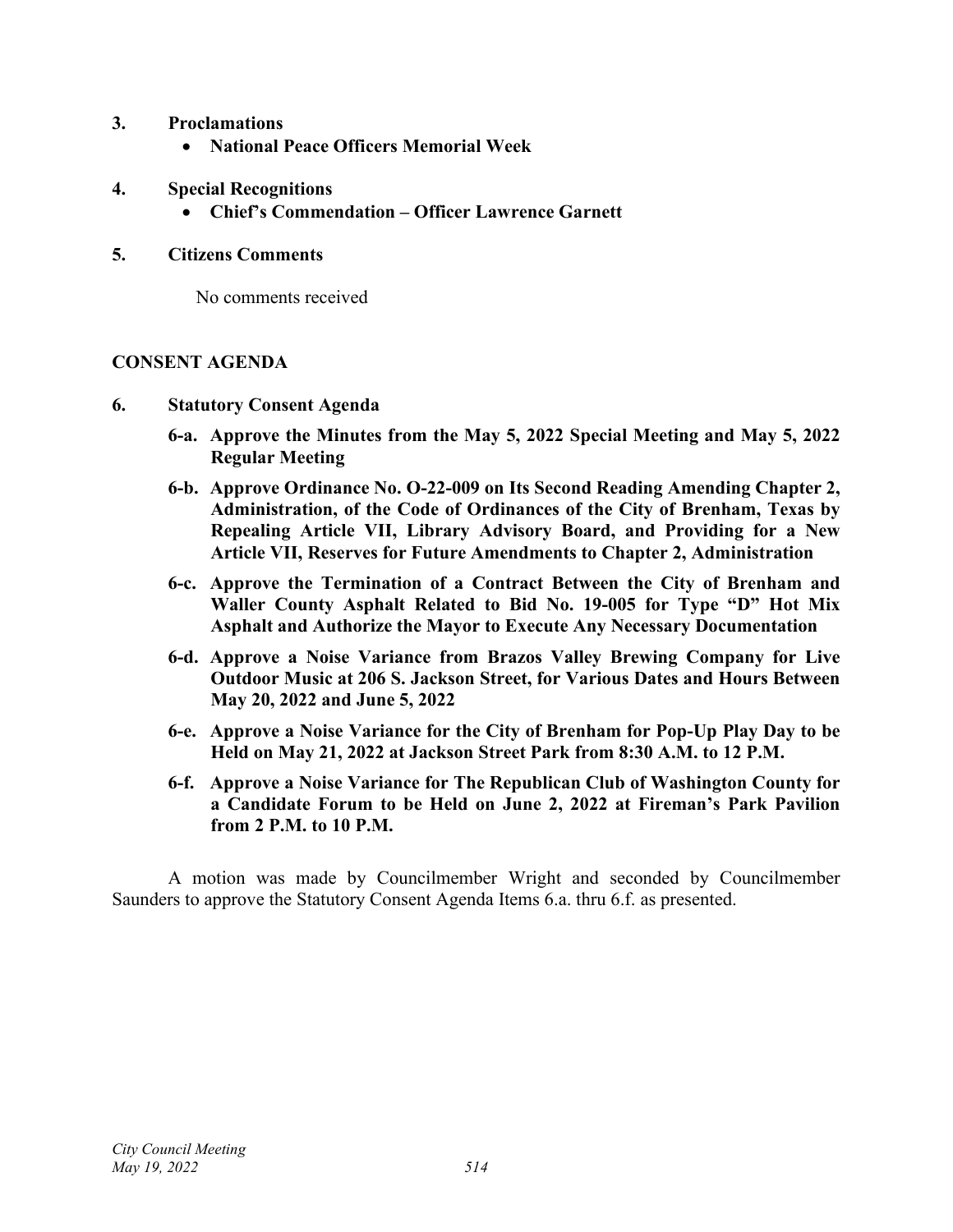Mayor Tate called for a vote. The motion passed with Council voting as follows:

| Mayor Milton Y. Tate, Jr.     | Yes           |
|-------------------------------|---------------|
| Mayor Pro Tem Clint Kolby     | Yes           |
| Councilmember Shannan Canales | Yes           |
| Councilmember Leah Cook       | Yes           |
| Councilmember Atwood Kenjura  | <b>Absent</b> |
| Councilmember Adonna Saunders | Yes           |
| Councilmember Albert Wright   | Yes           |

## **PUBLIC HEARING**

## **7. Public Hearing Regarding Draft Redistricting Plans as Designated by the City Council for Public Comments**

City Secretary Jeana Bellinger presented this item. Bellinger reminded Council that at the April 7, 2022 City Council meeting Syd Falk with Bickerstaff Heath Delgado Acosta, LLP presented the Initial Redistricting Assessment and advised Council that based on growth in population, the City would need to redistrict.

Bellinger explained that at the May 5, 2022 Special Meeting the City Council reviewed two draft redistricting plans (Draft Plan A and Draft Plan B) presented by Falk; however, after discussion with the Washington County Elections Administrator Carol Jackson, the City Council worked to draft a third plan (Draft Plan C) that would not split the County's voting precincts.

Bellinger stated that at the Special Meeting, Council selected only Draft Plan C as the plan to be presented at the Public Hearing. Bellinger then asked Falk to provide the Council with information relative to Draft Plan C.

Falk presented the following redistricting information to the City Council:

- Reviewed the 10% deviation rule
- Discussed the requirements of the Voting Rights Act and Shaw v. Reno
- 2011 Benchmark with 2020 Census data which was a 17.46% deviation
- Proposed Draft Plan C which is a 7.07% deviation
- Draft Plan C individual ward maps

Mayor Tate opened the Public Hearing and there were no citizen comments received.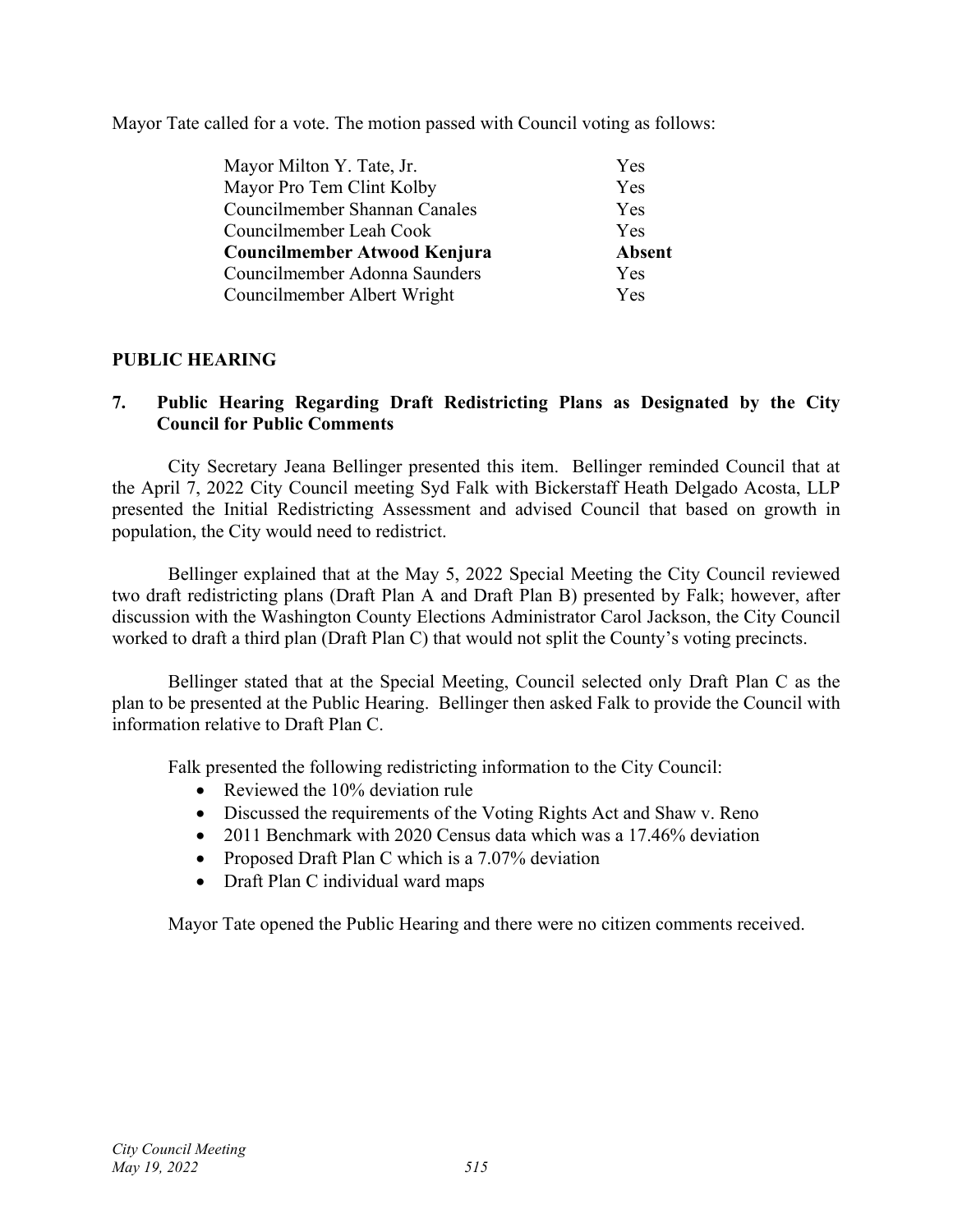#### **REGULAR SESSION**

## **8. Discuss and Possibly Act Upon an Ordinance on Its First Reading Adopting a Final Redistricting Plan**

Syd Falk with Bickerstaff Heath Delgado Acosta, LLP presented this item. Falk advised that the approval of the first reading of the ordinance would adopt Draft Plan C as the final redistricting plan. Falk explained that the Ordinance, as written, would go into effect on January 1, 2023; however, the Council could change that date if they so desired. City Attorney Cary Bovey advised that he made some minor revisions to the Ordinance that would need to be approved by Council.

A motion was made by Mayor Pro Tem Kolby and seconded by Councilmember Saunders to approve an ordinance on its first reading adopting a final redistricting plan, as amended by the City Attorney.

Mayor Tate called for a vote. The motion passed with Council voting as follows:

| Mayor Milton Y. Tate, Jr.     | <b>Yes</b>    |
|-------------------------------|---------------|
| Mayor Pro Tem Clint Kolby     | Yes           |
| Councilmember Shannan Canales | Yes           |
| Councilmember Leah Cook       | <b>Yes</b>    |
| Councilmember Atwood Kenjura  | <b>Absent</b> |
| Councilmember Adonna Saunders | <b>Yes</b>    |
| Councilmember Albert Wright   | Yes           |

## **9. Discuss and Possibly Act Upon the Acceptance of a Donation from The Fortnightly Club in the Amount of \$35,000 for the Nancy Carol Roberts Memorial Library and Authorize the Mayor to Execute Any Necessary Documentation**

Librarian Idalia Avezuela presented this item. Avezula expressed her thanks to The Fortnightly Club for their continued support of the Library. The Fortnightly Club President Lu Hollander advised the Council that the Fortnightly raised \$35,000.00 during their annual book sale for the Library.

A motion was made by Councilmember Cook and seconded by Councilmember Saunders to accept a donation from The Fortnightly Club in the amount of \$35,000.00 for the Nancy Carol Roberts Memorial Library and authorize the Mayor to execute any necessary documentation.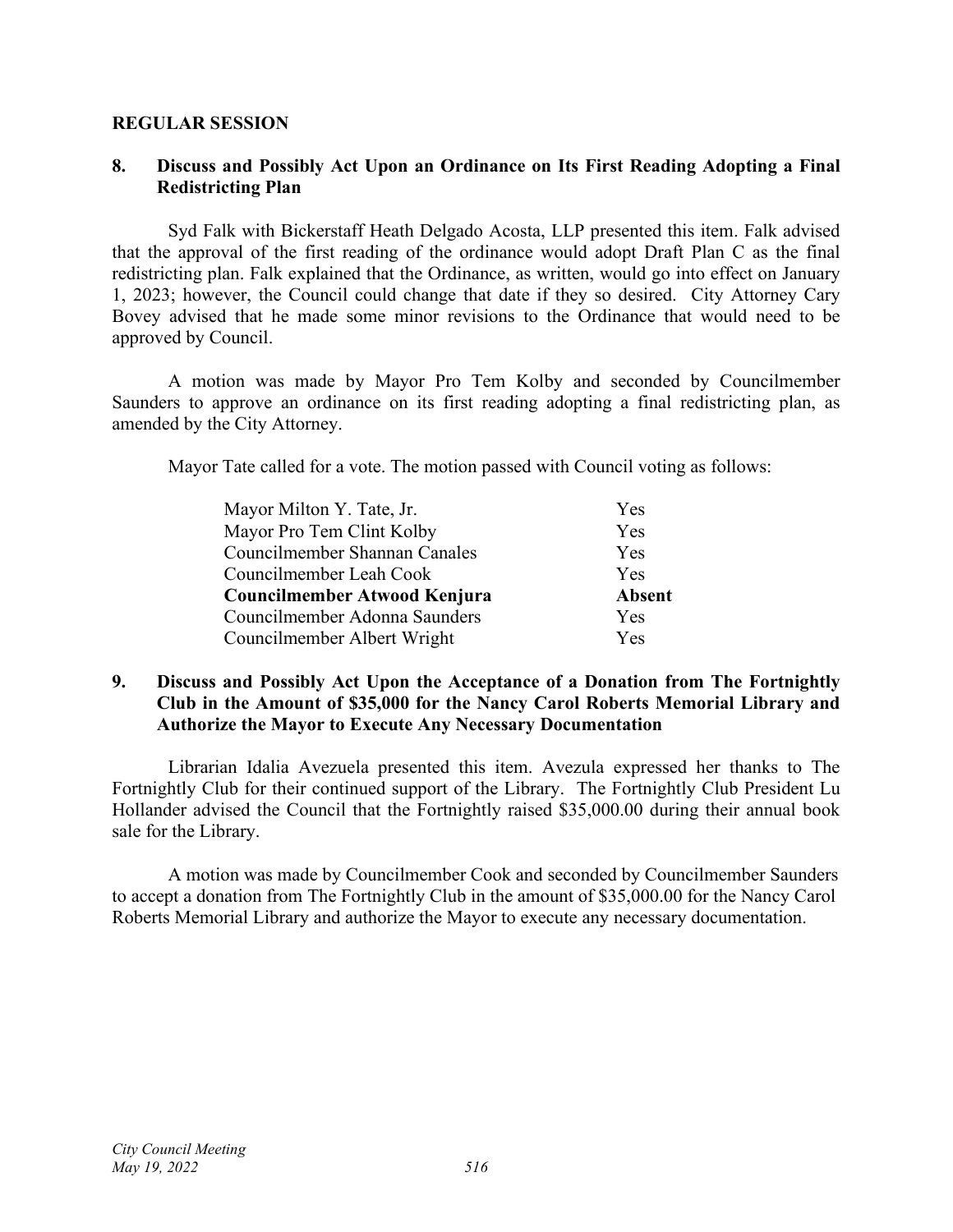Mayor Tate called for a vote. The motion passed with Council voting as follows:

| Mayor Milton Y. Tate, Jr.     | Yes           |
|-------------------------------|---------------|
| Mayor Pro Tem Clint Kolby     | Yes           |
| Councilmember Shannan Canales | Yes           |
| Councilmember Leah Cook       | Yes           |
| Councilmember Atwood Kenjura  | <b>Absent</b> |
| Councilmember Adonna Saunders | Yes           |
| Councilmember Albert Wright   | Yes           |

## **10. Discuss and Possibly Act Upon the Appointment of Members to the City of Brenham's Airport Master Plan Committee (AMPC) and Authorize the Mayor to Execute Any Necessary Documentation**

Director of Development Services Stephanie Doland presented this item. Doland stated that staff would like to create a group of individuals from the community to serve on an Airport Master Plan Committee. This Committee would work together to achieve the goals of the City while meeting all the expectations outlined in the scope of services provided by the consultant, Coffman Associates. The Committee would work with staff to hold community-wide public meetings and work along-side the consultant to develop the final Master Plan.

Doland explained that the Master Plan will be used as a long-term planning tool and guide to regulate development, improvements, and operation of the airport to meet current and future aviation demands.

Doland advised that it is staff's recommendation that the following citizens, along with herself, be appointed to serve on the Airport Master Plan Committee: Councilmember Kenjura; Councilmember Saunders; City Manager Carolyn Miller; Airport Manager Debora Pinto; Planning/Airport Technician Kim Hodde; Brenham Airport Liaison Randy Hodge; TxDOT Aviation Project Manager Mollie Klenzendorf; Washington County EMS Director Kevin Deramus; Corporate Aviation Representative Scott Caggiano; General Aviation Representative Gary Snow; Executive Dean of Blinn College Dr. John Turner; and Economic Development Representative Blake Brannon.

A motion was made by Mayor Pro Tem Kolby and seconded by Councilmember Wright to approve the appointment the recommended 13 members to the City of Brenham's Airport Master Plan Committee (AMPC) and authorize the Mayor to execute any necessary documentation.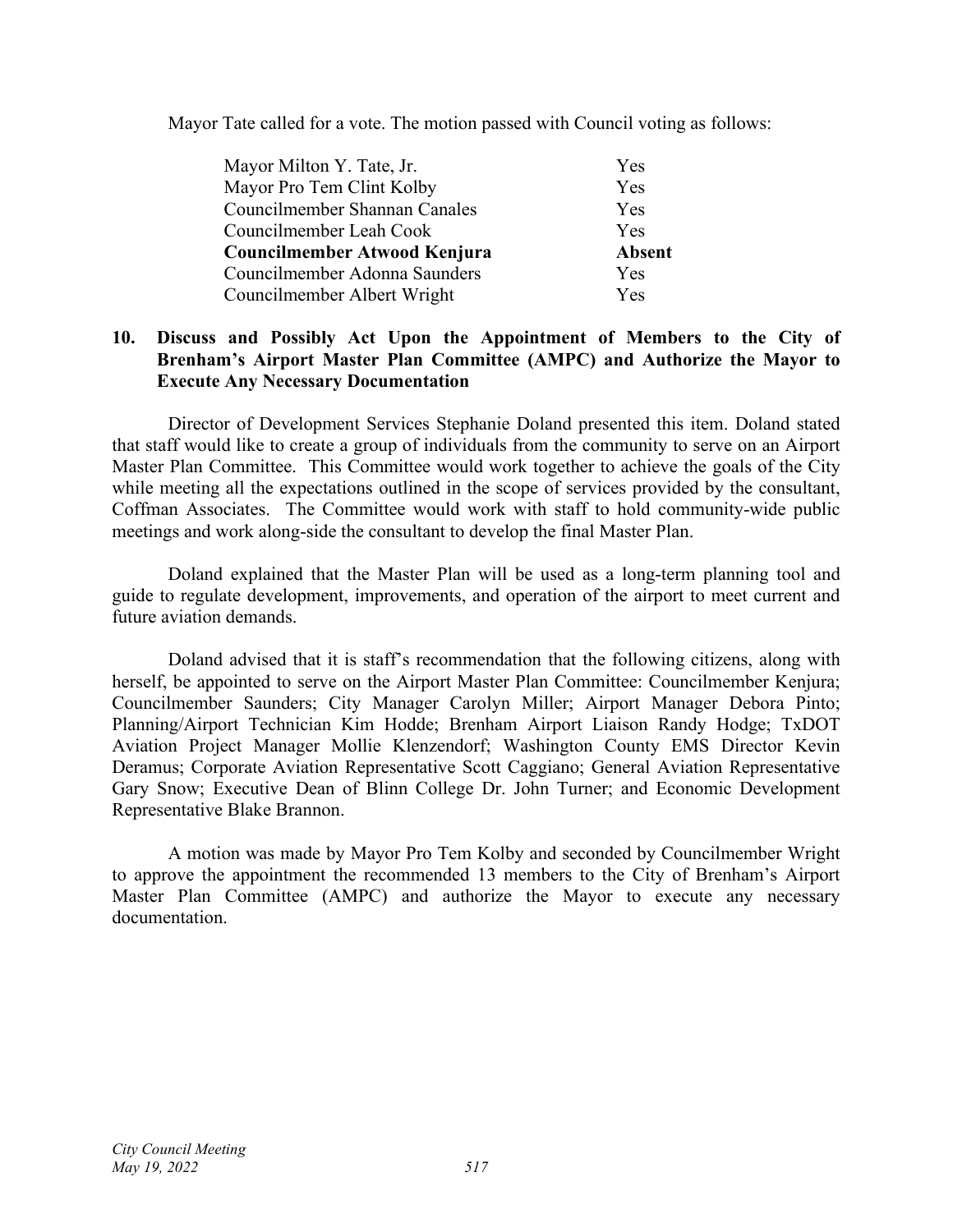Mayor Tate called for a vote. The motion passed with Council voting as follows:

| Mayor Milton Y. Tate, Jr.     | Yes           |
|-------------------------------|---------------|
| Mayor Pro Tem Clint Kolby     | Yes           |
| Councilmember Shannan Canales | Yes           |
| Councilmember Leah Cook       | <b>Yes</b>    |
| Councilmember Atwood Kenjura  | <b>Absent</b> |
| Councilmember Adonna Saunders | <b>Yes</b>    |
| Councilmember Albert Wright   | Yes           |

## **11. Discuss and Possibly Act Upon a Service Agreement Between the City of Brenham and Bassco Services, Inc. for the Design, Construction, and Installation of the Fuel Farm at the Brenham Municipal Airport and Authorize the Mayor to Execute Any Necessary Documentation**

Director of Development Services Stephanie Doland presented this item. Doland stated that on January 24, 2022, Council authorized staff to proceed with the purchase, delivery and installation of the former Marathon Oil fuel farm and associated equipment from Alberth Aviation. Doland explained that since the needs of the Brenham Municipal Airport are different from what Marathon Oil required, a rebuild of the fuel farm was needed.

Doland advised that the City received three quotes to rebuild the fuel farm. The quote received from Bassco includes three phases of the project: design, construction and installation. Doland stated that after reviewing all the quotes received, it is staff's recommendation to go forward with Bassco Services, Inc. for a total cost of \$232,012.38

A motion was made by Mayor Pro Tem Kolby and seconded by Councilmember Cook to approve a service agreement between the City of Brenham and BASSCO Services, Inc. for the design, construction, and installation of the fuel farm at the Brenham Municipal Airport, in the amount of \$232,012.38, as an exempt procurement pursuant to Texas Local Government Code Section 252.022(a)(2) and authorize the Mayor to execute any necessary documentation.

Mayor Tate called for a vote. The motion passed with Council voting as follows:

| <b>Yes</b>    |
|---------------|
| Yes           |
| Yes           |
| Yes           |
| <b>Absent</b> |
| <b>Yes</b>    |
| <b>Yes</b>    |
|               |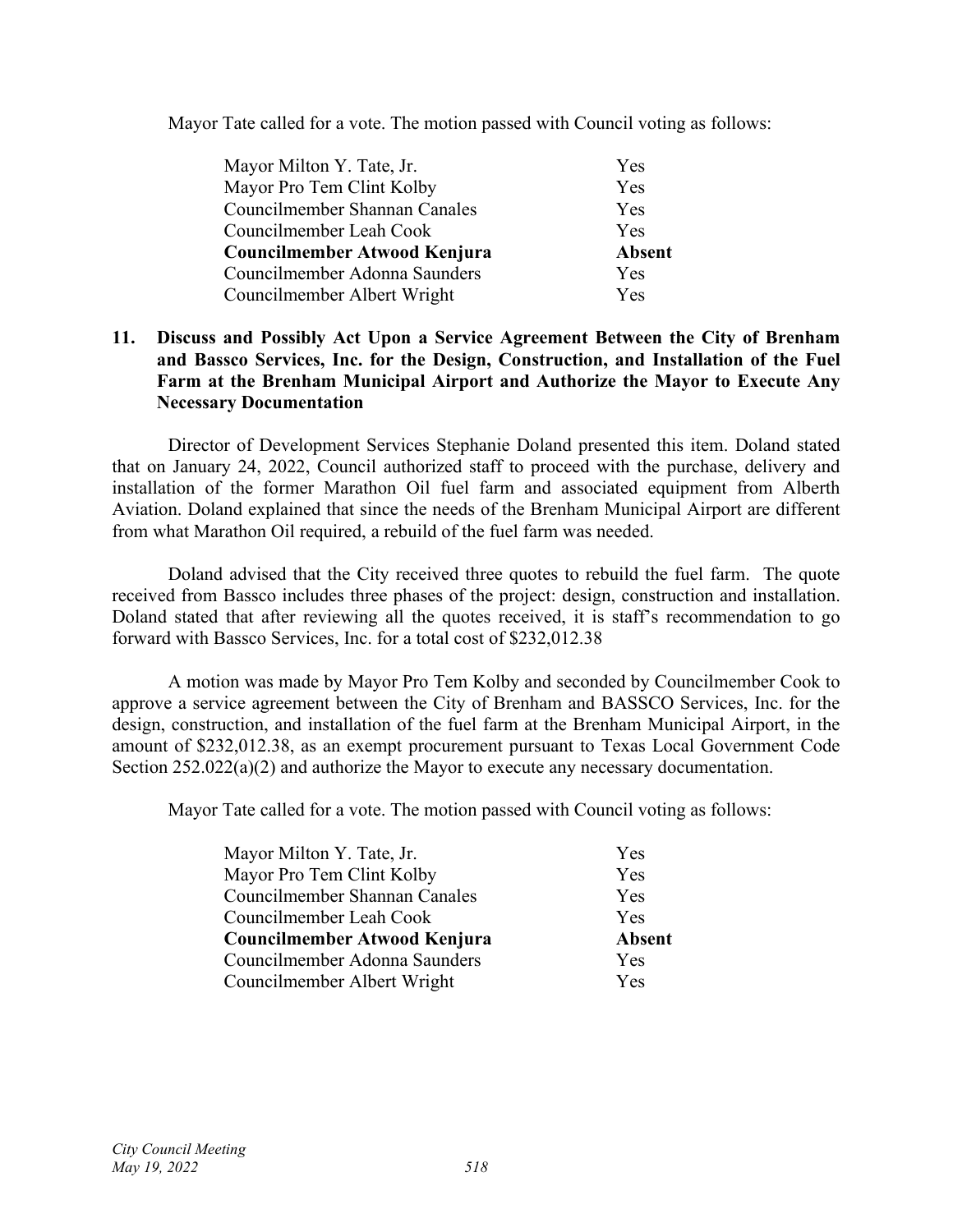## **12. Administrative/Elected Officials Report**

No reports were given.

The meeting was adjourned.

*Milton Y. Tate, Jr.* 

Mayor



*Jeana Bellinger, TRMC, CMC* City Secretary